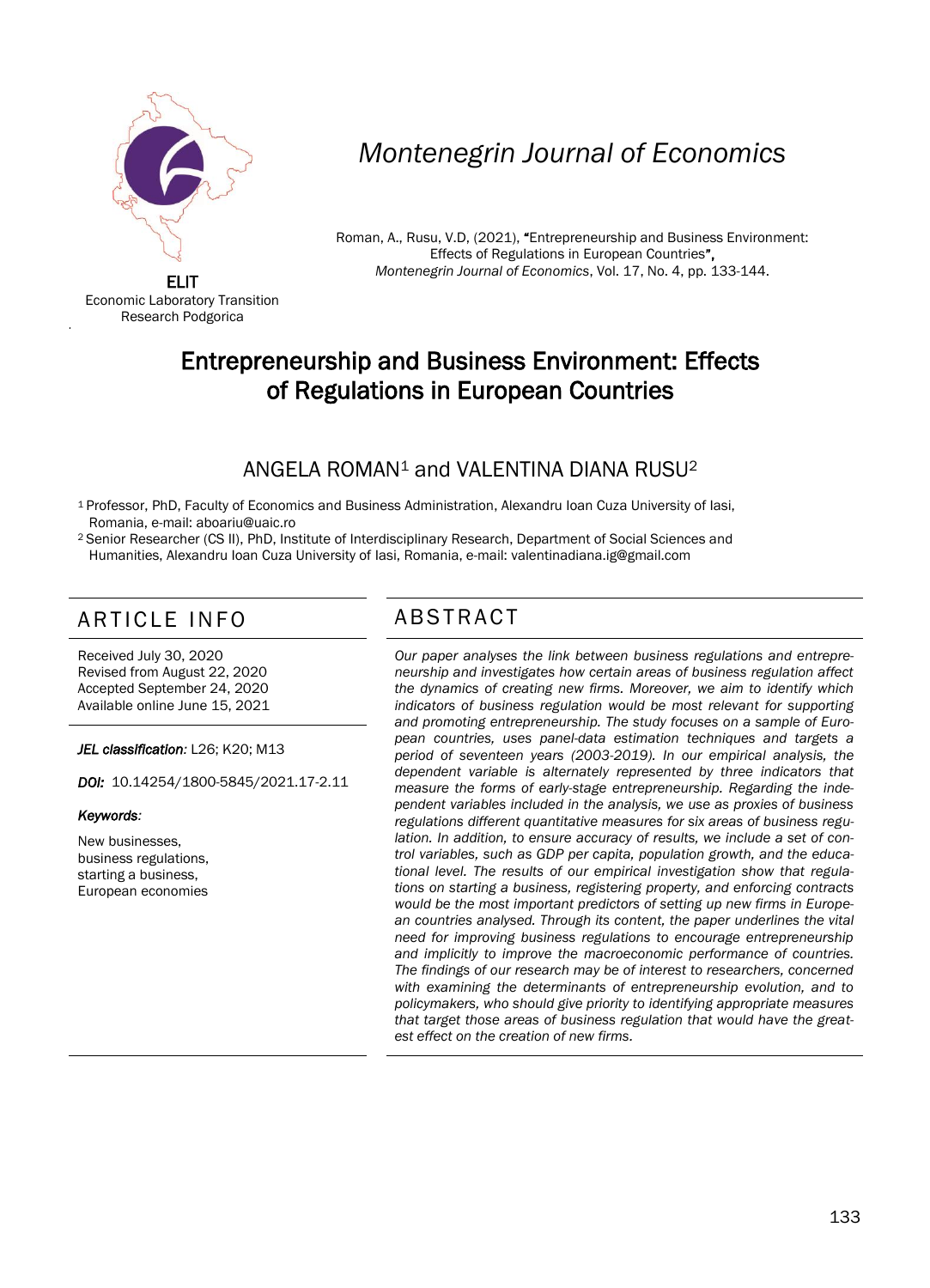#### INTRODUCTION

Identifying the factors that affect the creation and growth of new businesses is a topic of major interest for both researchers and policy-makers because new businesses are considered vital for the growth and economic development of countries. Several studies (such as: Desai et al., 2005; Sobel, 2008; Urbano & Alvarez, 2014; Chowdhury et al., 2015; Fuentelsaz et al., 2015) have argued that institutional factors, including regulations on the business environment would be a key factor that could explain the level of entrepreneurial activity, both within a country and across countries. One of the most significant contributions to highlighting the role of institutions in stimulating entrepreneurship and economic growth is the economist William Baumol (1990). His research has led to a growing interest in researchers to examine the role of the institutional environment in influencing entrepreneurship.

An important component of the institutional environment that has a fundamental role in stimulating entrepreneurship and economic growth is business regulatory. Ensuring a sound and healthy business regulatory environment is widely considered to be crucial for the economic development of countries. Such a finding has led several institutions to develop specific indicators to measure different dimensions of regulations. Among the most popular indicators, which measure how regulations support or prevent starting and running a business in different countries, are the World Bank Group's Doing Business Indicators. They mainly assess the ease of doing business and cover ten dimensions of business regulation, namely: regulations on starting a business, dealing with construction permits, getting electricity, registering property, getting credit, protecting minority investors, paying taxes, trading across borders, enforcing contracts, and resolving insolvency (World Bank, 2016, p. 20). Their usefulness is given by the fact that they allow governments to assess the health of the regulatory framework and provide them with benchmarks for reform and better regulation.

In this paper, we aim to investigate how certain areas of business regulation affect the dynamics of creating new firms in 22 European countries over the period 2003–2019. Moreover, we aim to identify which business regulation indicators would be most relevant for supporting and promoting early-stage entrepreneurs. Our study aims to contribute to the expansion of empirical knowledge on the impact of business regulation on entrepreneurship by providing empirical evidence on how some aspects of business regulation influence the early-stage entrepreneurship including its forms. The remainder of this paper is structured as follows: section 1 briefly reviews the literature on the relationship between business regulation and entrepreneurial activity; in section 2, we describe the data, the variables examined and the methodology used; section 3 discusses the main findings of our empirical study. Finally, our study highlights some relevant conclusions and future lines of research.

### 1. LITERATURE REVIEW

In this section, we briefly present the findings of previous research regarding the influence of some components of business regulation (included in our econometric model) on the dynamics of entrepreneurship in different countries. Although the literature on entrepreneurship and business regulation is relatively young, we find that an increasing number of researchers are concerned with analyzing the relationship between changes in business regulation and entrepreneurship. From the work of Djankov et al. (2002), several studies have analyzed and tested how changes in different dimensions of business regulations affect entrepreneurship and especially the creation of new businesses. Based on a data set of start-up firms from 75 countries, Djankov et al. (2002) find that stricter regulation of new business creation would be associated with a higher level of corruption and a larger size of unofficial economy. Sobel (2008) points out that countries with strong institutions that provide high protection of property rights, an efficient judicial system, contract enforcement, and effective regulation of the tax system would have a higher level of productive entrepreneurship.

A large body of literature analyzed the effect of entry requirements and the burden of complying with government regulations on entrepreneurship. Fonseca et al. (2001) showed, with reference to OECD countries, that few people choose to enter entrepreneurship given that the costs of starting a business are high. Similarly, Ardagna & Lusardi (2008) pointed out that in countries with burdensome regulations, people who do not work are less likely to become entrepreneurs. Using data for a sample of European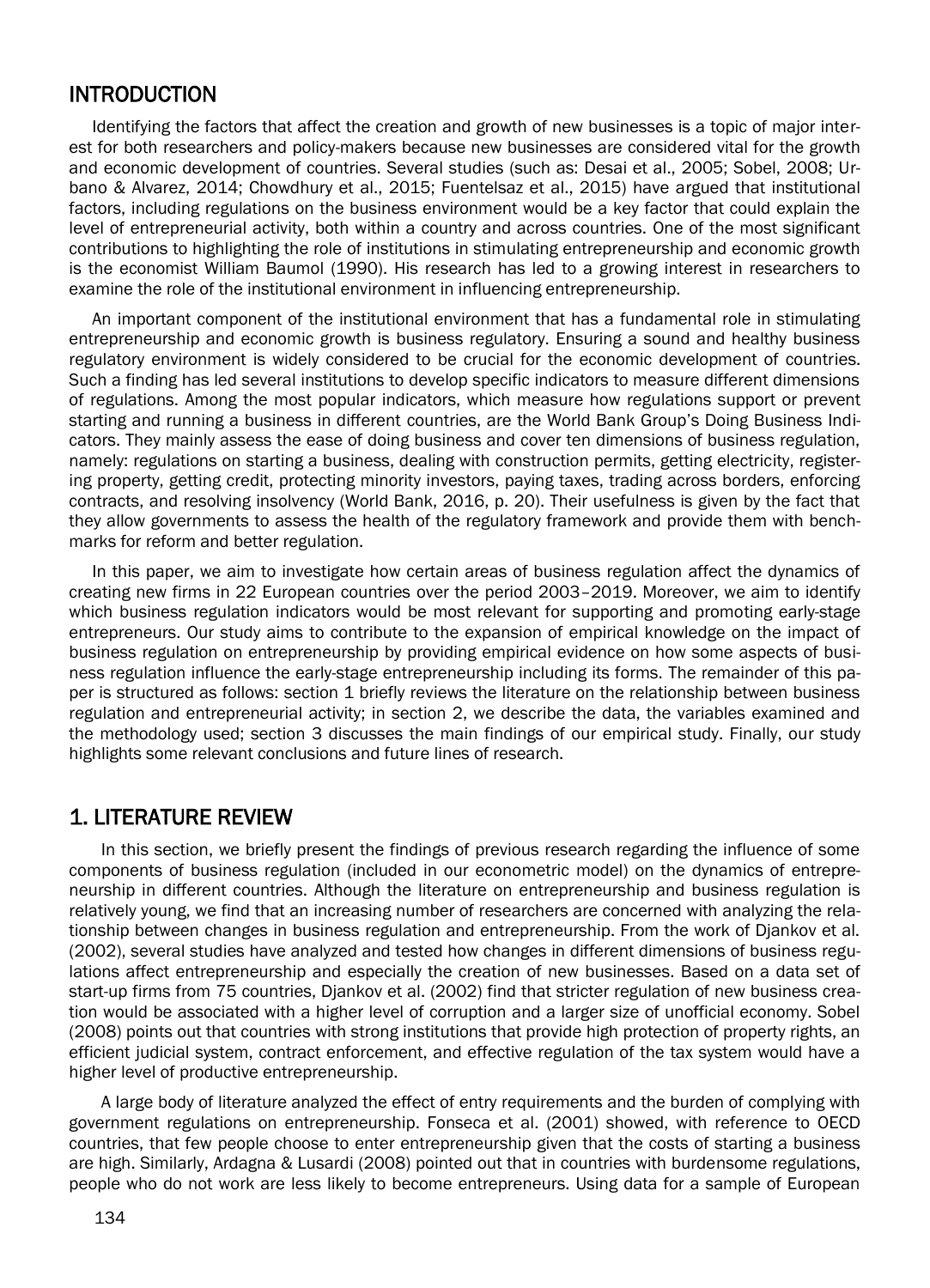firms, Klapper et al. (2006) argue that excessive entry regulations deter the creation of new businesses. In addition, Klapper and Love (2010) find that business registration reforms can only lead to an increase in the number of newly created companies if the reforms are significant. Some authors (e.g. Dreher and Gassebner, 2013; Dutta and Sobel, 2016) have pointed out that stricter regulations regarding the entry of firms in the markets discourage the creation of new businesses, but this negative impact is mitigated in conditions where corruption is high.

Paying taxes is another broad area of regulation investigated by more and more researchers, who have been concerned with examining how this type of regulation would influence the creation of new businesses. For instance, Chowdhury et al. (2015) found that higher taxes would strongly hinder the new business from entering the market. Bacher and Brülhart (2013) showed that high taxes and complicated tax codes would lead to lower firm birth rates while tax progressivity would promote the creation of new businesses. More recent research (Braunerhjelm et al., 2019) finds that the influence of tax administrative burden would be different depending on the stages of the entrepreneurial life cycle. Thus, the authors find that the strongest negative effects would be in the case of early-stage entrepreneurship.

An essential role in promoting entrepreneurship, business environment development and economic growth is also played by efficient contract enforcement. According to some authors (e.g. Dam, 2006), economies that have an efficient judicial system would register a higher economic growth and an improvement of the business environment. Also, several studies (such as: Desai et al., 2005; Ardagna and Lusardi, 2008) have argued that the efficiency of the judicial system is associated with a person's decision to start a new business. Using data for a sample of firms from European countries, some researchers (Safavian and Sharma, 2007; Moro et al., 2018) have shown that in countries where the creditor protection is high and the judicial enforcement system is high quality, firms have easier access to bank financing, which would allow them to develop and grow. From the perspective of insolvency regulations, some studies (e.g. Lee et al., 2011) have argued that countries that have bankruptcy laws that are more friendly to entrepreneurs would have higher rates of starting new businesses. Our study adds to the existing literature on the relationship between business regulations and entrepreneurship by providing empirical evidence on the influence of several indicators of business regulation on early-stage entrepreneurship.

### 2. DATA AND METHODOLOGY

Our study analysis empiricaly the link between business regulations and the early-stage entrepreneurship. Taking into account the availability of data on entreprenenruship, we have chosen a sample of 22 European countries (namely: Belgium, Croatia, Denmark, Finland, France, Germany, Greece, Hungary, Ireland, Italy, Latvia, Netherlands, Norway, Poland, Portugal, Romania, Slovak Republic, Slovenia, Spain, Sweden, Switzerland, United Kingdom) and a period of analysis that covers seventeen years (2003- 2019).

In our empirical analysis, the dependent variable is represented alternatively by three indicators that measure the forms of early-stage entrepreneurship, respectively: total early stage entrepreneurial activity rate (TEA), nascent entrepreneurship rate (NER) and new business ownership rate (NBO).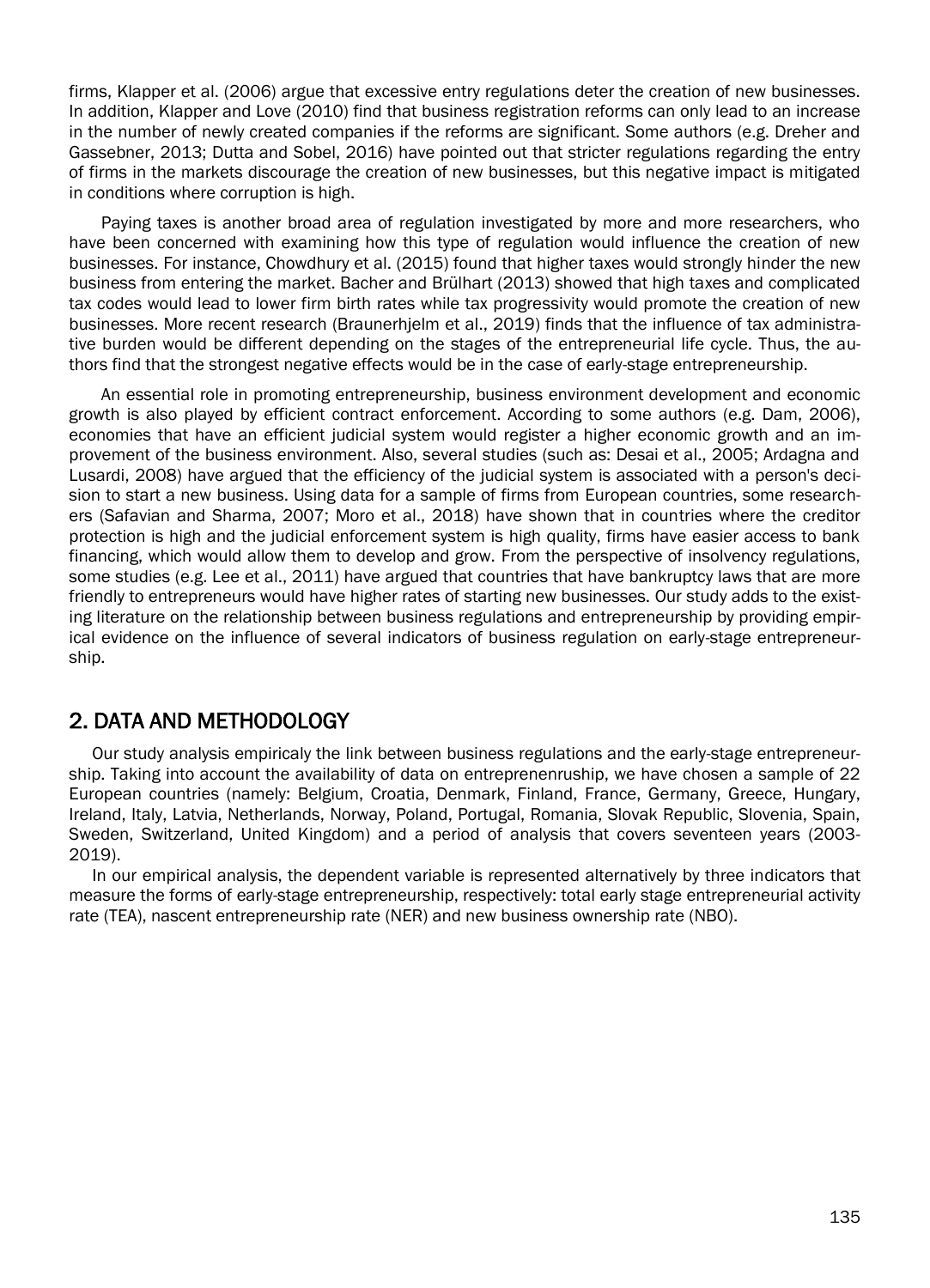

#### Figure 1. The dynamics of average TEA, NER and NBO, between 2003 and 2019

Source: authors' own calculations after Global Entrepreneurship Monitor (2020).

The annual data for this indicators are obtained from the Global Entrepreneurship Monitor database (2020), and their evolution is exposed in Figure 1. Our focus on this type of entrepreneurship would be justified by the fact that it is of major importance for the economy of a country because the entrepreneurs involved in this phase of entrepreneurial activity are expected to create jobs and innovation. From Figure 1, we observe that new business creation decreased in the period of the recent financial crisis, 2009 and 2010. Starting from 2011, the early entrepreneurship rates had an increasing trend, with a slightly decrease in 2013 and one decrease in 2018. At the end of the period analysed (in 2019), TEA has increased with 85% compared with the year 2003, while NER has increased with 89%, while NBO has increased with 77%.

Regarding the independent variables included in the analysis, we use as proxies of business regulations different quantitative measures for six areas of business regulation, namely: starting a business, registering property, getting credit, paying taxes, enforcing contracts, and resolving insolvency (see Table 1). We focus on these components because previous studies have found that they would have an impact on the dynamics of setting up new firms and growing existing ones. In addition, they would be some of the most important regulatory constraints in different countries. For measuring the regulations of the business environment, we focus on the "Doing Business" project of the World Bank, wich takes into consideration ten quantitative indicators (each with a set of sub-indicators) for evaluating the ease of doing business in a country. In our study, we considered, in particular, the forms of early stage entrepreneurship so that for the case of regulations focused on starting a business, we have considered three main measures of these regulations, respectively number of procedures, time, and costs. Comparatively, for each of the other five types of regulations, we considered the value of the general index, which measures the quality of business regulations for those regulatory areas.

Besides the explanatory variables, we include in our model some control variables that might influences the level of entrepreneurial activity from a country and which have been used in several empirical studies. We considered GDP per capita as it measures the degree of economic development of countries and has significant effects on entrepreneurship, as numerous studies in the field have shown (Van Stel et al., 2007; Dvouletý, 2017). We also included the population growth and the level of education, because they are important factors that influence entrepreneurship (Urbano and Alvarez, 2014; Dutta and Sobel, 2016). All the variables included in the econometric investigation are described in Table 1.

The studies in the field (e.g. Fonseca et al., 2001; Van Steel et al., 2007; Klapper and Love, 2010) have shown the importance of business regulations for promoting the start of new firms, and pointed out that the start-up costs, time and procedures needed for starting a business affects the creation of new firms. Also, they pointed out that substantial business registration reforms can determine the increase in the number of newly created firms. Another important dimension of business regulations included in our study and which would facilitate entrepreneurship is property registration. With regard to this indicator, it should be noted that the simplification of administrative procedures for the registration of property and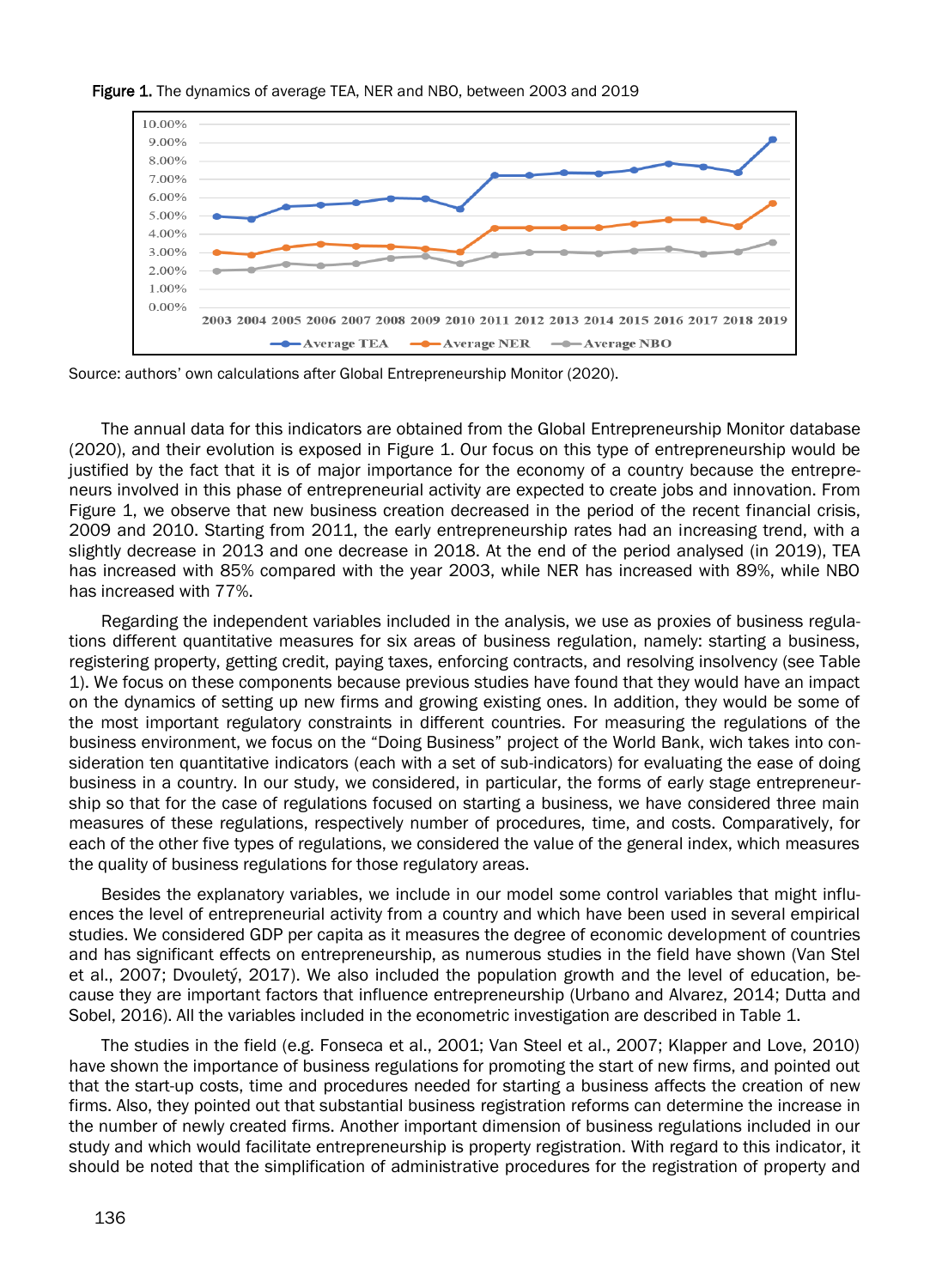the improvement of the quality of the land administration system would be positively associated with the creation of new businesses. In economies that have a good land administration system, property transfers are faster and less expensive. In summary, we appreciate that the ease of registering property would have positive effects on early-stage entrepreneurship because it would improve access to credit for earlystage entrepreneurs.

| Variable                                              | Symbol     | Description                                                                                                                                                                                                                                                    | Unit of meas-<br>urement | Data sources               |
|-------------------------------------------------------|------------|----------------------------------------------------------------------------------------------------------------------------------------------------------------------------------------------------------------------------------------------------------------|--------------------------|----------------------------|
|                                                       |            | Dependent                                                                                                                                                                                                                                                      |                          |                            |
| Total early-stage<br>entrepreneurial<br>activity rate | <b>TEA</b> | The percentage of 18-64 population that are in the process<br>of starting or who have just started a business. The TEA<br>rate comprises nascent entrepreneurs and new business<br>owners.                                                                     | $\%$                     | GEM Key indica-<br>tors    |
| Nascent entrepre-<br>neurship rate                    | <b>NER</b> | Percentage of 18-64 population who are currently a nas-<br>cent entrepreneur (i.e., actively involved in setting up a<br>business they will own or co-own).                                                                                                    | %                        | GEM Key indica-<br>tors    |
| New business<br>ownership rate                        | <b>NBO</b> | Percentage of 18-64 population who are running new busi-<br>nesses that have been in operation between 3-42 months.                                                                                                                                            | $\%$                     | GEM Key indica-<br>tors    |
|                                                       |            | Explanatory                                                                                                                                                                                                                                                    |                          |                            |
| Start-up proce-<br>dures to register a<br>business    | Proc       | Are those required to start a business, including interac-<br>tions to obtain necessary permits and licenses and to com-<br>plete all inscriptions, verifications, and notifications to start<br>operations.                                                   | number                   | Doing Business<br>database |
| Time required to<br>start a business                  | Time       | The number of days needed to complete the procedures to<br>legally operate a business.                                                                                                                                                                         | number of<br>days        | Doing Business<br>database |
| Cost of business<br>start-up procedures               | Cost       | Cost to register a business as a percentage of gross na-<br>tional income (GNI) per capita.                                                                                                                                                                    | % of GNI per<br>capita   | Doing Business<br>database |
| Property registra-<br>tion index                      | Propreg    | The score for registering property is the simple average of<br>the scores for each of the component indicators: the proce-<br>dures, time, cost to transfer property between two local<br>companies, as well as the quality of land administration<br>system.  | $0 - 100$                | Doing Business<br>database |
| Getting credit index                                  | Getcred    | The score for getting credit benchmarks economies with<br>respect to the regulatory best practice on the indicator set.<br>The score is indicated on a scale from 0 to 100 (0-the worst<br>regulatory performance; 100- the best regulatory perfor-<br>mance). | $0 - 100$                | Doing Business<br>database |
| Paying taxes index                                    | Paytax     | The score for paying taxes is the simple average of the<br>scores for each of the component indicators, respectively<br>the payments, time and total tax and contribution rate for a<br>firm to comply with all tax regulations.                               | $0 - 100$                | Doing Business<br>database |
| Enforcing contracts<br>index                          | Encontr    | The score for enforcing contracts is the simple average of<br>the scores for each of the component indicators: time and<br>cost for resolving a commercial dispute as well as the quali-<br>ty of judicial processes.                                          | $0 - 100$                | Doing Business<br>database |
| Resolving insolven-<br>cy index                       | Resinsolv  | The score for resolving insolvency is the simple average of<br>the scores for each of the component indicators: the time,<br>cost and outcome of insolvency proceedings as well as the<br>strength of the legal framework for insolvency.                      | $0 - 100$                | Doing Business<br>database |
|                                                       |            | Control                                                                                                                                                                                                                                                        |                          |                            |
| GDP per capita<br>growth                              | Gdpc       | Annual percentage growth rate of GDP per capita based on<br>constant local currency.                                                                                                                                                                           | %                        | World Bank Open<br>data    |
| Population growth                                     | Pop        | Annual population growth rate for year t is the exponential<br>rate of growth of midyear population from year t-1 to t.                                                                                                                                        | %                        | World Bank Open<br>data    |
| <b>Educational level</b>                              | Educ       | The percentage of people aged 25-64 who have successful-<br>ly completed at least upper secondary education.                                                                                                                                                   | $\%$                     | Eurostat                   |

#### Table 1. Description of the variables

Source: processed by the authors based on the information provided by the data sources.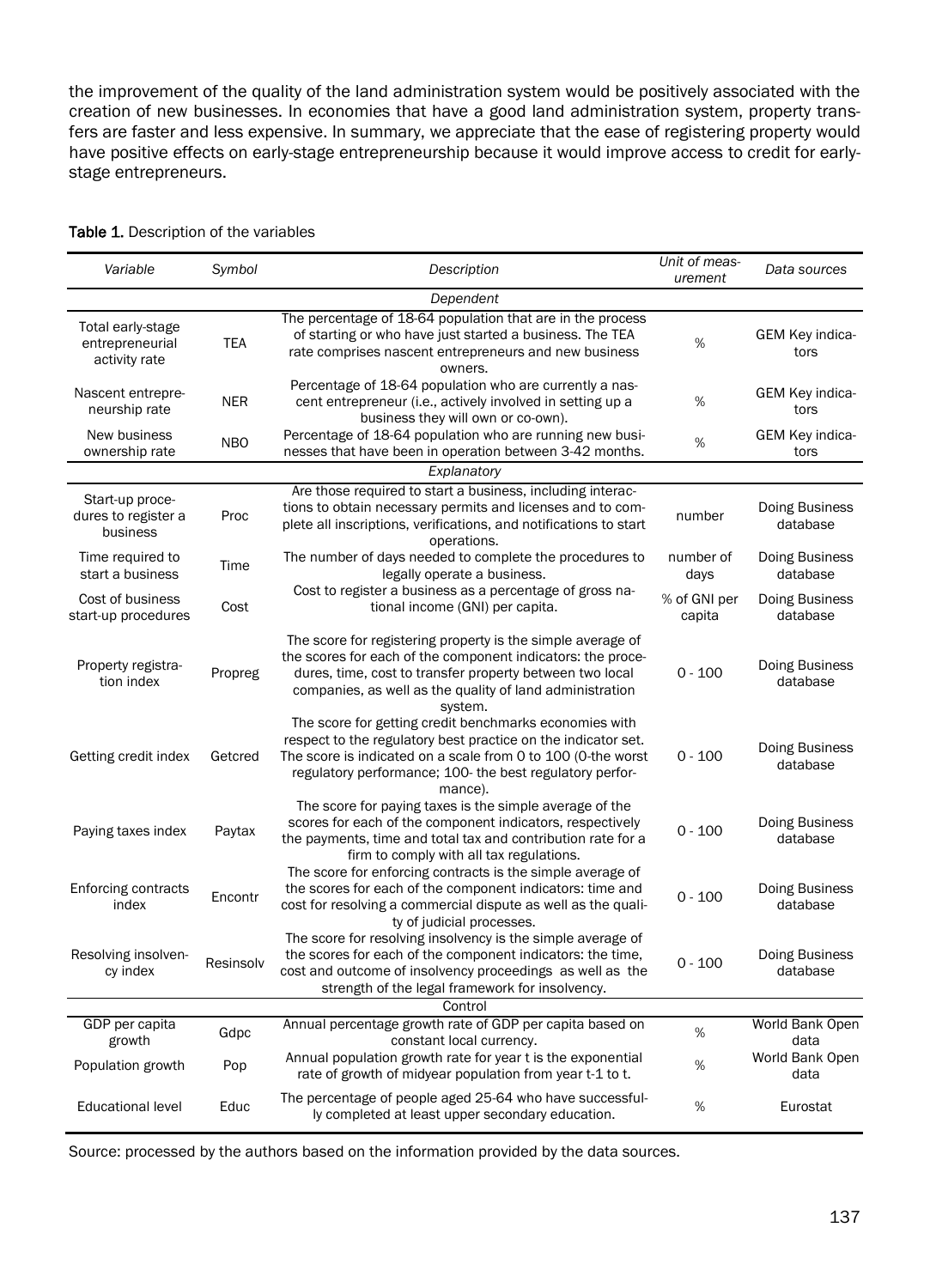The getting credit indicator quantifies the effectiveness of movable collateral laws and credit information systems in facilitating lending. Higher values of this indicator indicate easier access to credit so that the expected influence on entrepreneurship is positive (Van Steel et al., 2007). In the case of the "Paying taxes" indicator, the expected impact on early-stage entrepreneurial activity would be negative because the high level of taxes and mandatory contributions, as well as the administrative burdens related to their payment, would discourage entrepreneurs. The enforcing contracts indicator expresses the efficiency of the judicial system in resolving a commercial dispute and the quality of judicial processes. Therefore, this indicator would positively influence the entrepreneurs in the conditions in which there is a reduction of time and cost for resolving commercial disputes, but also an increase in quality and efficiency in the commercial court system. The analysis conducted by the World Bank (2016) shows that economies that have implemented more judicial good practices tend to have a quick and less expensive settlement of commercial disputes. Under these conditions, it would ensure increased access to justice for businesses and individuals.

An essential role for economic growth and entrepreneurship development is also played by solid insolvency regulations, which promote predictability for both creditors and entrepreneurs (World Bank, 2014). This regulatory variable shows the efficiency of the insolvency system (expressed by recovery rate) and its quality (given the extent to which insolvency laws are in line with internationally recognized good practices). Considering the statements and the results obtained in the literature, we formulated the following hypothesis:

*Hypothesis 1:* Higher administrative burdens regarding starting a business are related to lower levels of new business start-up.

*Hypothesis 2:* Efficient and quality of business regulations have significant effects on early stage forms of entrepreneurship.

For the data analysis, we apply panel data regression models on our sample of 22 European countries. We have three regression models where our dependent variable is, in turn, TEA, NER and NBO. The regression contains fixed effects because they are most suited for analysing the factors that influence entrepreneurship. The general equation of our models is presented below:

$$
y_{it} = X_{it} \beta_1 + Z_{it} \beta_2 + \alpha_i + u_{it} (1)
$$

where: *i* represents each one of 27 countries included in the analysis and *t* is time (2003...2019);  $y_{it}$  is the dependent variable; X<sub>it</sub>: the indicators measuring business regulations; Z<sub>it</sub>: the control variables; β1 and β<sub>2</sub>: represent the coefficients; α<sub>i:</sub> expressed the unobserved time-invariant individual effect; *u<sub>ii</sub>*: is the error term.

Our three specific models are defined through the following equations:

TEA<sub>it</sub> = X<sub>it</sub> β<sub>1</sub> + Z<sub>it</sub> β<sub>2</sub> +  $\alpha$ <sub>i</sub>+ u<sub>it</sub> (2) NER<sub>*it*</sub> = X<sub>it</sub> β<sub>1</sub> + Z<sub>it</sub> β<sub>2</sub> + α<sub>i</sub>+ u<sub>*it*</sub> (3) NBO<sub>it</sub> = X<sub>it</sub> β<sub>1</sub> + Z<sub>it</sub> β<sub>2</sub> +  $\alpha$ <sub>i</sub>+ u<sub>it</sub> (4)

The empirical analysis presupposes the analysis of the descriptive statistics and of the correlation matrix, followed by the panel data regression analysis.

#### 3. RESULTS AND DISCUSSIONS

The findings regarding the descriptive statistics of the variables included in the analysis are described in Table 2. The results emphasize the existence of significant variations for several variables. The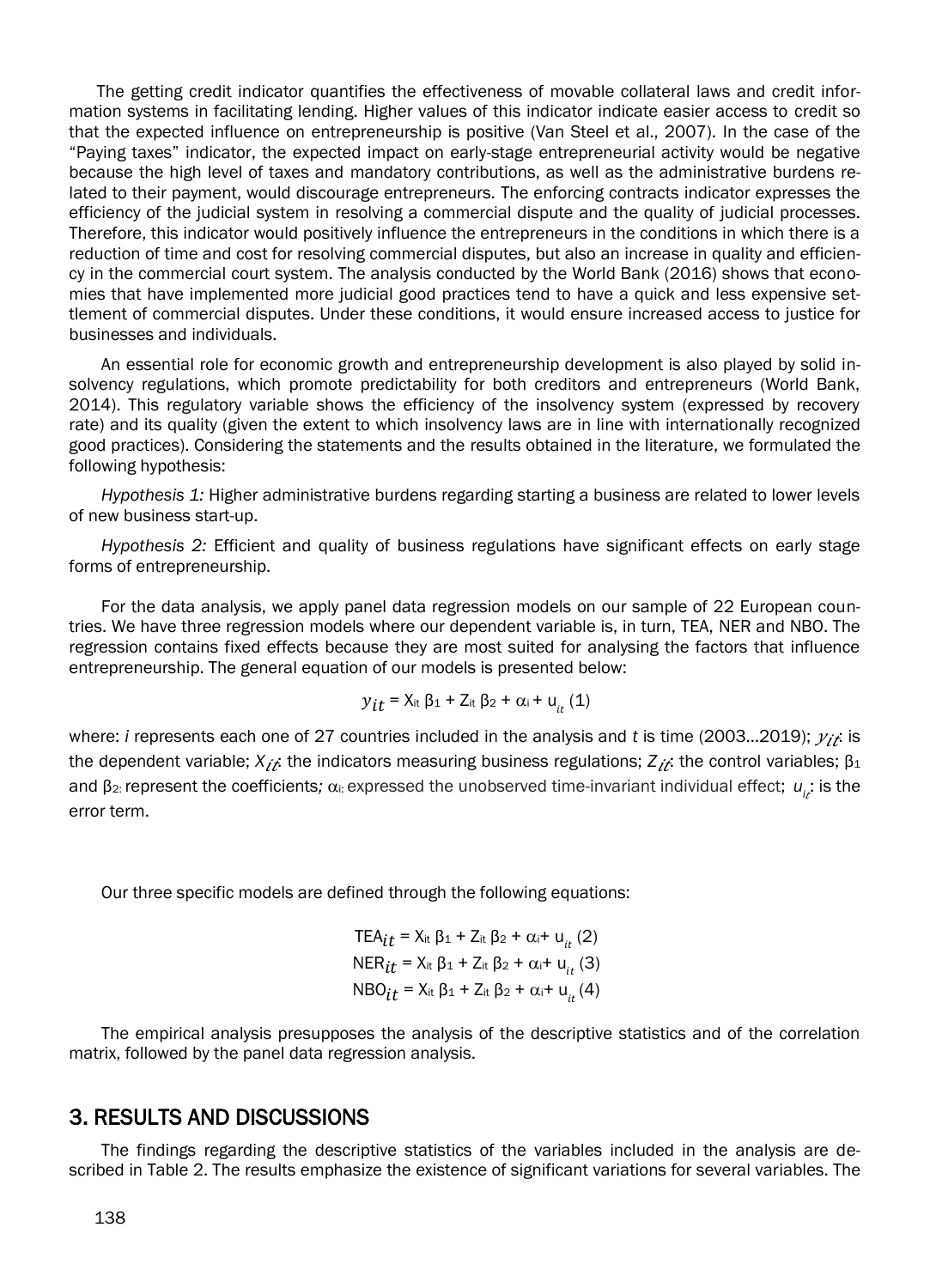variables measuring the business regulations vary significantly across countries and the period considered. Thus, from the regulations applied to starting a new business, the cost for register a business varies most, between a minimum of zero in France (2004-2019), Greece (2013-2019), Ireland (2003- 2019), Italy (2014-2019), Latvia (2011-2019), Netherlands (2013-2019), Portugal (2011-2019) and United Kingdom (2003-2019); and a maximum of 247% of GNI in Poland, in 2004. The time needed for starting a new business varies between a minimum of 3.5 days in Denmark (2015-2019), France (2016- 2018) and Netherlands (2014-2019), and a maximum of 138 days in Spain, in 2003. The number of procedures required to open a new business varies less, compared to the first two variables, and takes values between 2 procedures needed in Slovenia (in 2010) and 15 procedures in Greece, between 2003 and 2010.

| Table 2. Descriptive statistics of the variables |
|--------------------------------------------------|
|--------------------------------------------------|

|            | Mean   | Median | Max.    | Min.      | Std. Dev. | Obs. |
|------------|--------|--------|---------|-----------|-----------|------|
| TEA        | 6.728  | 6.311  | 15.430  | 1.629     | 2.457     | 310  |
| <b>NER</b> | 4.016  | 3.747  | 10.500  | 0.891     | 1.646     | 309  |
| <b>NBO</b> | 2.850  | 2.707  | 6.500   | 0.328     | 1.167     | 306  |
| Proc       | 6.224  | 6.000  | 15.000  | 2.000     | 2.613     | 374  |
| Lproc      | 1.744  | 1.791  | 2.708   | 0.693     | 0.414     | 374  |
| Time       | 17.875 | 12.500 | 138.000 | 3.500     | 17.573    | 373  |
| Ltime      | 2.554  | 2.525  | 4.927   | 1.252     | 0.783     | 373  |
| Cost       | 21.817 | 13.800 | 247.400 | 0.000     | 30.427    | 373  |
| Lcost      | 2.911  | 2.983  | 5.511   | $-0.916$  | 1.056     | 284  |
| Propreg    | 71.938 | 74.500 | 94.400  | 33.900    | 14.955    | 330  |
| Getcred    | 65.783 | 68,800 | 100.000 | 25,000    | 16.717    | 330  |
| Paytax     | 78.437 | 79.550 | 95.300  | 44.700    | 11.000    | 308  |
| Encontr    | 66.308 | 67.850 | 83.400  | 34.500    | 9.844     | 352  |
| Resinsolv  | 70.570 | 75.950 | 93.900  | 36,400    | 14.449    | 352  |
| Gdpc       | 1.709  | 1.668  | 23.985  | $-12.810$ | 3.482     | 352  |
| Pop        | 0.274  | 0.297  | 2.890   | $-2.081$  | 0.669     | 352  |
| Educ       | 75.243 | 79.000 | 92.400  | 22.700    | 13.594    | 352  |

Source: own calculations.

The worst regulatory performance for the getting credit index was registered in Croatia (in 2005) and Slovenia (2009-2011). While the best regulatory performance was obtained in United Kingdom between 2004 and 2015. For the property registration index, the regulatory performance varies between worst values of 33 in France (2007) and best values of 94 in Norway (2005-2007). Resolving insolvency index has the standard deviation value similar to that of the previous index, and records minimum values in Greece (2004) and maximum in Finland (2004 and 2017). Paying taxes and enforcing contracts indexes have smaller variations but still significant. Therefore, for the paying taxes index the worst regulatory performance was registered in Romania (44) while the best regulatory performance was obtained in Ireland (2006-2015, 95). Enforcing contracts index varied between 34 in Italia (2004-2006) and 83 in Latvia (2006-2009).

All these results show the important differences that appear between the countries in the sample regarding the regulation of the business environment. Even between countries with close levels of economic development, there are significant differences in terms of business regulations. For this reason, we believe that identifying the impact of business regulations on entrepreneurship, and especially on the one in the early stages, is important.

To normalize the variables explaining the procedure, time and cost, and to compare them with the other variables expressed as indexes, we calculated logarithm for these variables. As can be observed from Table 2 the logarithmic variables have smaller standard deviations. Before proceeding with the econometric analysis of the data we tested the variables to identify whether they are highly correlated.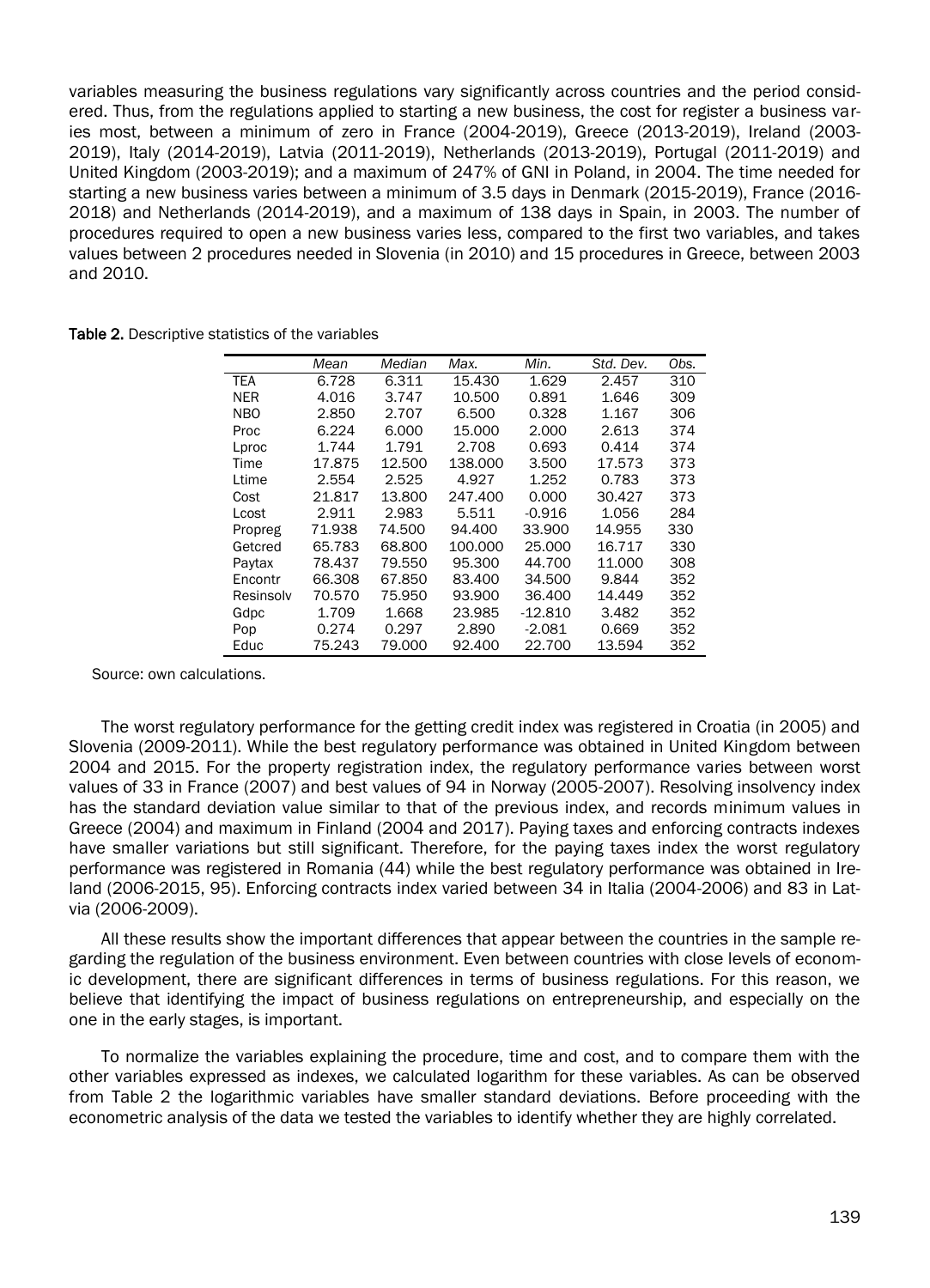Table 3. Correlation matrix of the variables considered in the analysis

|                  | <b>TEA</b>                                   | <b>NER</b>        | NBO. |                                                |  | LPROC LTIME LCOST PROPREG GETCRED |          | PAYTAX   | <b>ENCONTR</b> | RESINSOLV GDPC |                               | POP | <b>EDUC</b> |
|------------------|----------------------------------------------|-------------------|------|------------------------------------------------|--|-----------------------------------|----------|----------|----------------|----------------|-------------------------------|-----|-------------|
| <b>TEA</b>       | 1.000                                        |                   |      |                                                |  |                                   |          |          |                |                |                               |     |             |
|                  | 0.899                                        |                   |      |                                                |  |                                   |          |          |                |                |                               |     |             |
| <b>NER</b>       | $(0.000)$ 1.000                              |                   |      |                                                |  |                                   |          |          |                |                |                               |     |             |
|                  | 0.776 0.427                                  |                   |      |                                                |  |                                   |          |          |                |                |                               |     |             |
| <b>NBO</b>       | $(0.000)(0.000)$ 1.000                       |                   |      |                                                |  |                                   |          |          |                |                |                               |     |             |
|                  |                                              | 0.100 0.120 0.038 |      |                                                |  |                                   |          |          |                |                |                               |     |             |
| <b>LPROC</b>     | $(0.182)(0.112)(0.608)$ 1.000                |                   |      |                                                |  |                                   |          |          |                |                |                               |     |             |
|                  |                                              |                   |      | 0.212 0.240 0.097 0.460                        |  |                                   |          |          |                |                |                               |     |             |
| LTIME            | $(0.004)(0.001)(0.198)(0.000)$ 1.000         |                   |      |                                                |  |                                   |          |          |                |                |                               |     |             |
|                  |                                              |                   |      | $-0.172 - 0.154 - 0.138$ 0.057 0.032           |  |                                   |          |          |                |                |                               |     |             |
| <b>LCOST</b>     | $(0.021)(0.040)(0.006)(0.449)(0.670)$ 1.000  |                   |      |                                                |  |                                   |          |          |                |                |                               |     |             |
| <b>PROPREG</b>   | $(0.000)(0.001)(0.000)(0.001)(0.963)(0.001)$ |                   |      | 0.312 0.236 0.318 -0.233 0.003 -0.244          |  | 1.000                             |          |          |                |                |                               |     |             |
|                  |                                              |                   |      | 0.165 0.144 0.148 0.056 0.161 -0.356           |  | 0.490                             |          |          |                |                |                               |     |             |
| GETCRED          | $(0.027)(0.056)(0.049)(0.452)(0.032)(0.000)$ |                   |      |                                                |  | (0.000)                           | 1.000    |          |                |                |                               |     |             |
|                  |                                              |                   |      | 0.012 -0.057 0.105 -0.309 -0.194 0.374         |  | 0.282                             | 0.000    |          |                |                |                               |     |             |
| <b>PAYTAX</b>    | $(0.866)(0.451)(0.162)(0.000)(0.009)(0.000)$ |                   |      |                                                |  | (0.000)                           | (0.998)  | 1.000    |                |                |                               |     |             |
|                  |                                              |                   |      | 0.001 -0.023 0.047 -0.194 -0.224 -0.043        |  | 0.127                             | 0.431    | 0.333    |                |                |                               |     |             |
| ENCONTR          | $(0.979)(0.759)(0.531)(0.009)(0.002)(0.566)$ |                   |      |                                                |  | (0.090)                           | (0.000)  | (0.000)  | 1.000          |                |                               |     |             |
|                  |                                              |                   |      | $-0.316 - 0.348 - 0.132 - 0.291 - 0.186$ 0.081 |  | 0.231                             | 0.095    | 0.317    | 0.295          |                |                               |     |             |
| <b>RESINSOLV</b> | $(0.000)(0.000)(0.079)(0.000)(0.013)(0.280)$ |                   |      |                                                |  | (0.002)                           | (0.208)  | (0.000)  | (0.000)        | 1.000          |                               |     |             |
|                  |                                              |                   |      | 0.062 0.140 -0.067 -0.039 0.132 -0.005         |  | 0.074                             | 0.038    | $-0.106$ | 0.098          | $-0.038$       |                               |     |             |
| <b>GDPC</b>      | $(0.411)(0.062)(0.370)(0.607)(0.079)(0.944)$ |                   |      |                                                |  | (0.326)                           | (0.608)  | (0.158)  | (0.194)        |                | $(0.615)$ 1.000               |     |             |
|                  |                                              |                   |      | $-0.186 - 0.240 - 0.037 - 0.171 - 0.105$ 0.203 |  | 0.224                             | $-0.096$ | 0.346    | $-0.036$       |                | $0.468 - 0.155$               |     |             |
| <b>POP</b>       | $(0.013)(0.001)(0.617)(0.022)(0.161)(0.006)$ |                   |      |                                                |  | (0.002)                           | (0.204)  | (0.000)  | (0.630)        |                | $(0.000)(0.039)$ 1.000        |     |             |
|                  |                                              |                   |      | 0.310 0.386 0.094 -0.393 -0.028 0.052          |  | 0.287                             | 0.285    | 0.323    | 0.333          |                | $-0.009$ $0.175$ $-0.112$     |     |             |
| <b>EDUC</b>      | (0.000)(0.000)(0.214)(0.000)(0.704)(0.485)   |                   |      |                                                |  | (0.000)                           | (0.000)  | (0.000)  | (0.000)        |                | $(0.898)(0.020)(0.137)$ 1.000 |     |             |

Source: own calculations

| Table 4. Effects of business regulations on early-stage entrepreneurshipNote: *, ** and *** represents significant |  |
|--------------------------------------------------------------------------------------------------------------------|--|
| values at 10%, 5% respectively 1%.                                                                                 |  |

|                   |             | Variable TEA (Model A) |                |             | Variable NER (Model B) |             | Variable NBO (Model C) |            |           |  |
|-------------------|-------------|------------------------|----------------|-------------|------------------------|-------------|------------------------|------------|-----------|--|
|                   | 1           | 2                      | з              | 1           | 2                      | з           | 1                      | 2          | з         |  |
| <b>Procedures</b> | $-0.781**$  |                        | $\blacksquare$ | $-0.654***$ |                        | ٠           | 0.018                  |            |           |  |
| (log)             | (0.361)     |                        |                | (0.279)     |                        |             | (0.159)                |            |           |  |
| Time (log)        |             | $-0.381**$             |                |             | $-0.200*$              |             |                        | $-0.101$   |           |  |
|                   |             | (0.180)                |                |             | (0.117)                | ٠           |                        | (0.125)    |           |  |
| Cost (log)        |             |                        | $-0.160*$      |             |                        | 0.004       |                        |            | $-0.110*$ |  |
|                   |             |                        | (0.249)        |             |                        | (0.166)     |                        |            | (0.141)   |  |
| Property          |             |                        |                |             |                        |             |                        |            |           |  |
| registration      | $0.071***$  | $0.071***$             | $0.063***$     | $0.045***$  | $0.046***$             | $0.044***$  | $0.027**$              | $0.027**$  | 0.020     |  |
| index             | (0.018)     | (0.019)                | (0.021)        | (0.010)     | (0.009)                | (0.010)     | (0.012)                | (0.012)    | (0.014)   |  |
| Getting credit    | 0.019       | 0.009                  | $-0.008$       | 0.002       | 0.004                  | $-0.008$    | 0.002                  | 0.003      | 0.001     |  |
| index             | (0.012)     | (0.012)                | (0.021)        | (0.008)     | (0.008)                | (0.007)     | (0.006)                | (0.007)    | (0.008)   |  |
| Paying taxes      | 0.030       | 0.029                  | 0.025          | 0.004       | 0.003                  | 0.001       | 0.019                  | 0.018      | 0.028     |  |
| index             | (0.021)     | (0.021)                | (0.025)        | (0.012)     | (0.013)                | (0.016)     | (0.013)                | (0.013)    | (0.018)   |  |
| <b>Enforcing</b>  |             |                        |                |             |                        |             |                        |            |           |  |
| contracts         | $-0.075***$ | $-0.063***$            | $-0.048*$      | $-0.058***$ | $-0.058***$            | $-0.060***$ | $-0.023***$            | $-0.023**$ | 0.017     |  |
| index             | (0.015)     | (0.015)                | (0.025)        | (0.012)     | (0.012)                | (0.021)     | (0.008)                | (0.007)    | (0.016)   |  |
| Resolving         |             |                        |                |             |                        |             |                        |            |           |  |
| insolvency        | 0.028       | 0.018                  | $-0.004$       | 0.018       | 0.010                  | $-0.013$    | 0.009                  | 0.007      | 0.017     |  |
| index             | (0.025)     | (0.025)                | (0.029)        | (0.016)     | (0.015)                | (0.019)     | (0.012)                | (0.013)    | (0.016)   |  |
| <b>GDP</b> per    | 0.005       | 0.016                  | $-0.033$       | $0.021*$    | $0.027**$              | $-0.002$    | $-0.029*$              | $-0.027**$ | $-0.032*$ |  |
| capita growth     | (0.021)     | (0.019)                | (0.023)        | (0.011)     | (0.010)                | (0.013)     | (0.013)                | (0.013)    | (0.018)   |  |
| Population        | 1.040***    | $1.043***$             | $0.856***$     | $0.496***$  | $0.501***$             | $0.326**$   | $0.466***$             | $0.486***$ | $0.421**$ |  |
| growth            | (0.283)     | (0.284)                | (0.286)        | (0.139)     | (0.137)                | (0.138)     | (0.154)                | (0.166)    | (0.168)   |  |
| Educational       | $0.174***$  | $0.129***$             | 0.082          | $0.081***$  | 0.049                  | $0.069*$    | 0.028                  | 0.018      | $-0.008$  |  |
| level             | (0.034)     | (0.035)                | (0.085)        | (0.029)     | (0.032)                | (0.038)     | (0.020)                | (0.016)    | (0.043)   |  |
| Constant          | $-6.961**$  | $-4.545$               | $-0.535$       | $-4.661*$   | $-0.215$               | -3,578      | $-1.851*$              | $-1.033$   | $-2.803$  |  |
|                   | (3.035)     | (3,404)                | (4.006)        | (2.544)     | (2.734)                | (2.462)     | (0.984)                | (1.275)    | (1.979)   |  |
| Observations      | 242         | 242                    | 176            | 242         | 242                    | 176         | 242                    | 242        | 176       |  |
| Adjusted R-       | 0.654       | 0.652                  | 0.576          | 0.644       | 0.638                  | 0.620       | 0.527                  | 0.528      | 0.385     |  |
| squared           |             |                        |                |             |                        |             |                        |            |           |  |

Source: own calculations.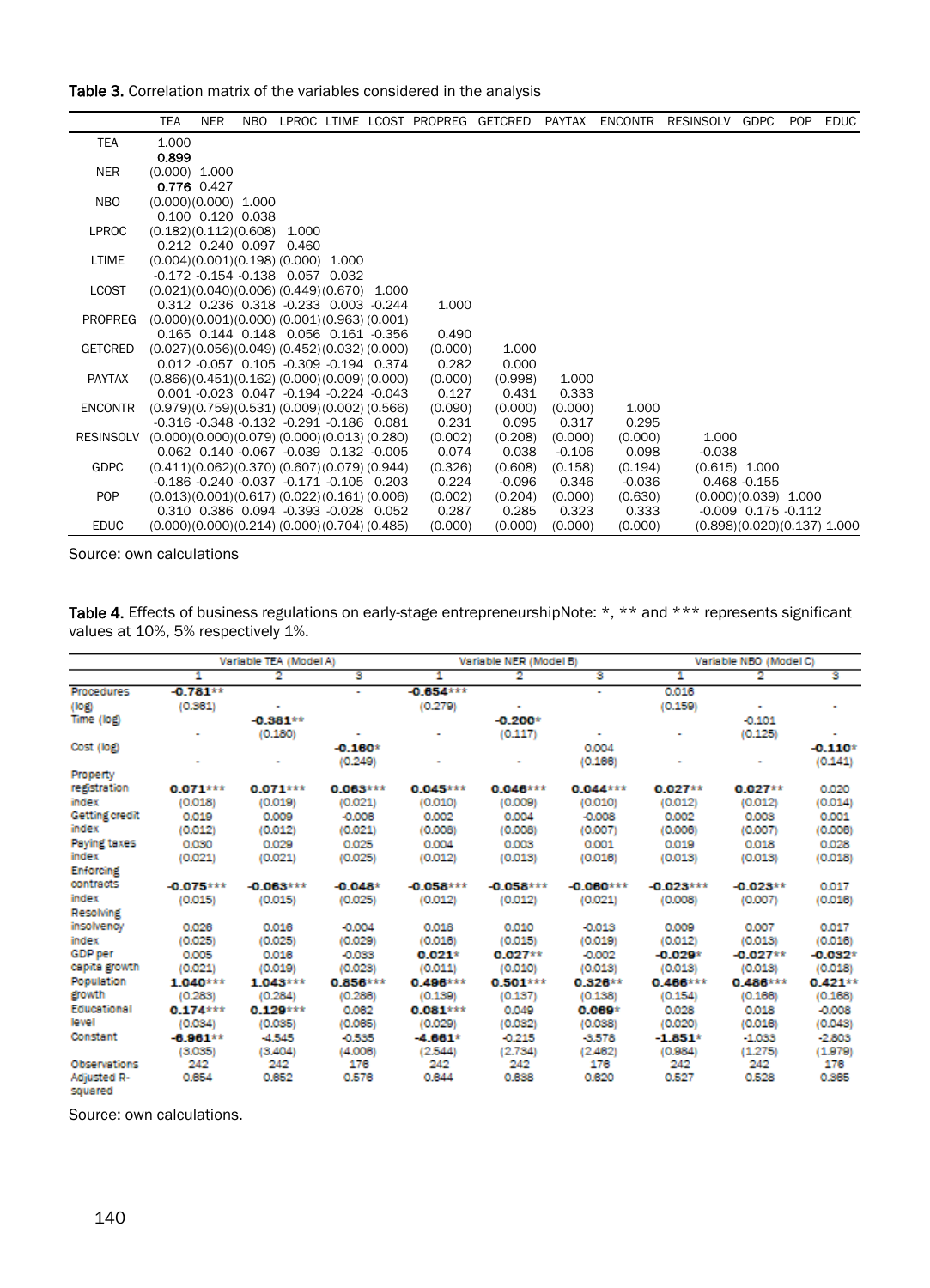From the results obtained in Table 3, we observe that only NER and NBO are highly correlated with TEA (coefficient of correlation higher than 0.70), which was expected given that the two are components of TEA. The other variables considered are not strongly correlated with each other, which allows us to move to the next step in econometric analysis, applying regression models. Because time, costs and number of procedures are components of the starting business index, we decided to apply different models for each of these variables.

Table 4 presents the results of the link between business regulations and early-stage entrepreneurship.

For Model A, we find that all the three components of the starting a business index would influence negatively and statistically significant the total early stage entrepreneurship rate. Therefore, increased number of days, procedures and also increased costs will discourage the creation of new firms. These results are in accordance with our theoretical predictions and also with the findings of some empirical studies which have shown that reglementations regarding starting a business represents an important constraint for entreprenerus (Fonseca et al., 2001; Klapper et al., 2006; Van Steel et al., 2007; Klapper and Love, 2010; Dreher and Gassebner, 2013; Dvouletý, 2017).

Model B has the dependent variable the nascent entrepreneurship rate. For this model only the procedures and time have a negative and statistically significant relation with starting a new business. This shows that an increased number of the procedures and days need to start a new business will have negative effects on starting new firms.

Model C considers as the dependent variable the new business owners rate (NBO). In this case, only the cost of business start-up procedures would be a significant predictor of young business dynamics. The coefficient of the regulatory variable indicates a negative and significant association with NBO. Because this type of entrepreneurs has moved beyond the nascent stage, and they have already been active for more than three months, in their case the procedures and the time required to set up a new business have been exceeded and they are not important, so they are only influenced by the level of costs involved. Therefore, increased costs will have negative effects on new business owners rate.

Analyzing the impact of other regulatory variables on the dynamics of new business creation, our results show that only regulations on property registration and enforcing contracts could be significant predictors of the dynamics of entrepreneurship for all three models. The positive and significant relationship between property registration and early stage forms of entrepreneurship shows that transparent and clear property rights and also property security will encourage new entrepreneurs by raising their confidence and will lead to improved access to credit (Estrin et al., 2013). Similar results were obtained by Chowdhury et al., (2015), Fuentelsaz et al. (2015). The data in Table 4 indicate, in particular, that a 10 percentage point improvement in the property registration indicator is associated with an increase of 0.71 percentage points an early stage entrepreneurship rate. At the same time, we find a statistically negative and significant association between the enforcing contracts indicator and all three types of entrepreneurs. Such a result would indicate that an increased number of days and higher costs for resolving a commercial dispute, but also a poor quality of judicial processes could deter people involved in starting a new business, including young entrepreneurs. The results support our hypotheses and are consistent with those of Ardagna and Lusardi (2008). Efficient and transparent courts encourage the creation of new business together with the development of new relationships because the entrepreneurs are thus insured that they can rely on the courts if a new customer fails to pay. The negative coefficient obtained for the enforcing contracts index points out the need of early-stage entrepreneurs to be offered a speed in resolving trade conflicts and an increased degree of transparency of the courts that resolve these conflicts. Under these conditions, the easiness in enforcing contracts would have a positive impact on the creation of new businesses and the growth of young ones.

The other regulatory variables considered in our analysis have resulted to have no statistically significant influence on early-stage entrepreneurs. Under these conditions, the mentioned entrepreneurs may be motivated by necessity or opportunity.

Regarding the control variables, we find first of all that the rate of population growth is positively and very strongly associated with the formation of new businesses, supporting the findings of some empirical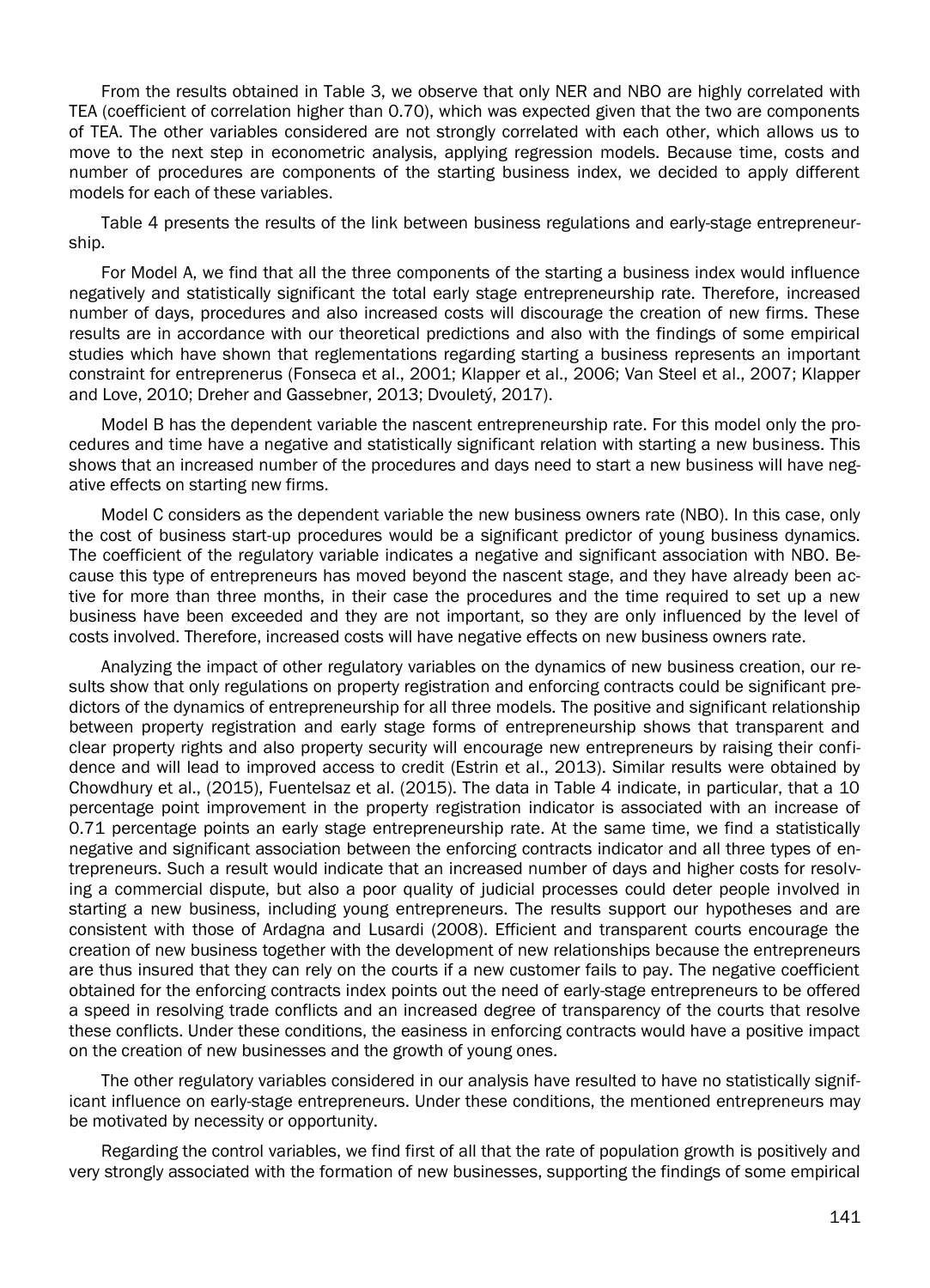studies (such as: Sayed and Slimane, 2014). Such an impact would be explained by the fact that population growth could offer new opportunities for the development of new businesses, as a result of the increased demand for goods and services. We also find that the level of education has a positive and significant impact on TEA and NER (consistent with Estrin et al., 2013), which would be explained by the fact that the knowledge gained by individuals in formal education would allow them to identify various business opportunities that would encourage them to create new firms. In the case of the GDP per capita control variable (GDPC), we notice a negative and significant association between GDPC and NBO. One possible explanation would be related to people who entered entrepreneurship for reasons of necessity and who in the absence of work alternatives will consider that the only solution for survival would be to run their own business (Fuentelsaz et al., 2015). On the other hand, we find that the GDPC variable would have a positive and significant influence on NER, in accordance with our expectations, but also with the results of some studies (Van Stel et al., 2007). Higher growth rates would reflect increased demand for goods and services, which would create more opportunities for starting a new business.

The values obtained for adjusted R-squared for model A took values between 57% and 65%, which indicates that about 60% of the TEA variation for the period considered is explained by the changes that took place during this period at the level of business regulations. For model B adjusted R-squared took values between 62% and 64%, showing that about 60% of the NER variation between 2003 and 2019 is explained by the changes business regulations. For model C we obtained slightly lower values, adjusted R-squared taking values between 36% and 52% and showing that around 40% of the variation in NBO in explained by the changes in business regulations.

#### **CONCLUSION**

Our study aimed to examine the impact of some dimensions of business regulation on the dynamics of creating new firms in 22 European countries over the period 2003-2019.

Our empirical analysis shows that not all areas of business regulation would significantly affect the creation of new firms. Thus, the results indicate that the indicators starting a business, registering property, and enforcing contracts would be the most important predictors of the dynamics of new business creation in the European countries included in the sample. Regarding the regulations regarding starting a business, our research shows that they would significantly influence TEA. But, when we analyse the two components of TEA, we obtain important differences depending on the stage in which the new business is. Based on these findings, we emphasize that as policy makers seek to improve TEA, they should be concerned that the regulations on starting a business to be more friendly to entrepreneurs. In the case of property registration and enforcing contracts, the magnitude of the coefficients would highlight the importance of sound regulations to stimulate the formation of new businesses.

Overall, our results show that given that it is easier and less costly to do business more people would be encouraged to start a new business and more of the existing firms would be encouraged to expand.

Through its content, the paper may be of interest to decision makers, concerned with identifying appropriate measures to target those areas of the business regulatory environment that would have the greatest effect on the creation of new firms.

The limits of our investigation come from the relatively small number of European countries considered in the sample that are related to the availability of data on entrepreneurship. In order to extend the sample, in the future we should consider other indicators for measuring entrepreneurship whose data will be available for a larger number of countries. We also consider that it would be of interest to examine whether business regulations effects on entrepreneurship differ according to the level of economic development of the countries, but also depending on the motivations for starting a new business.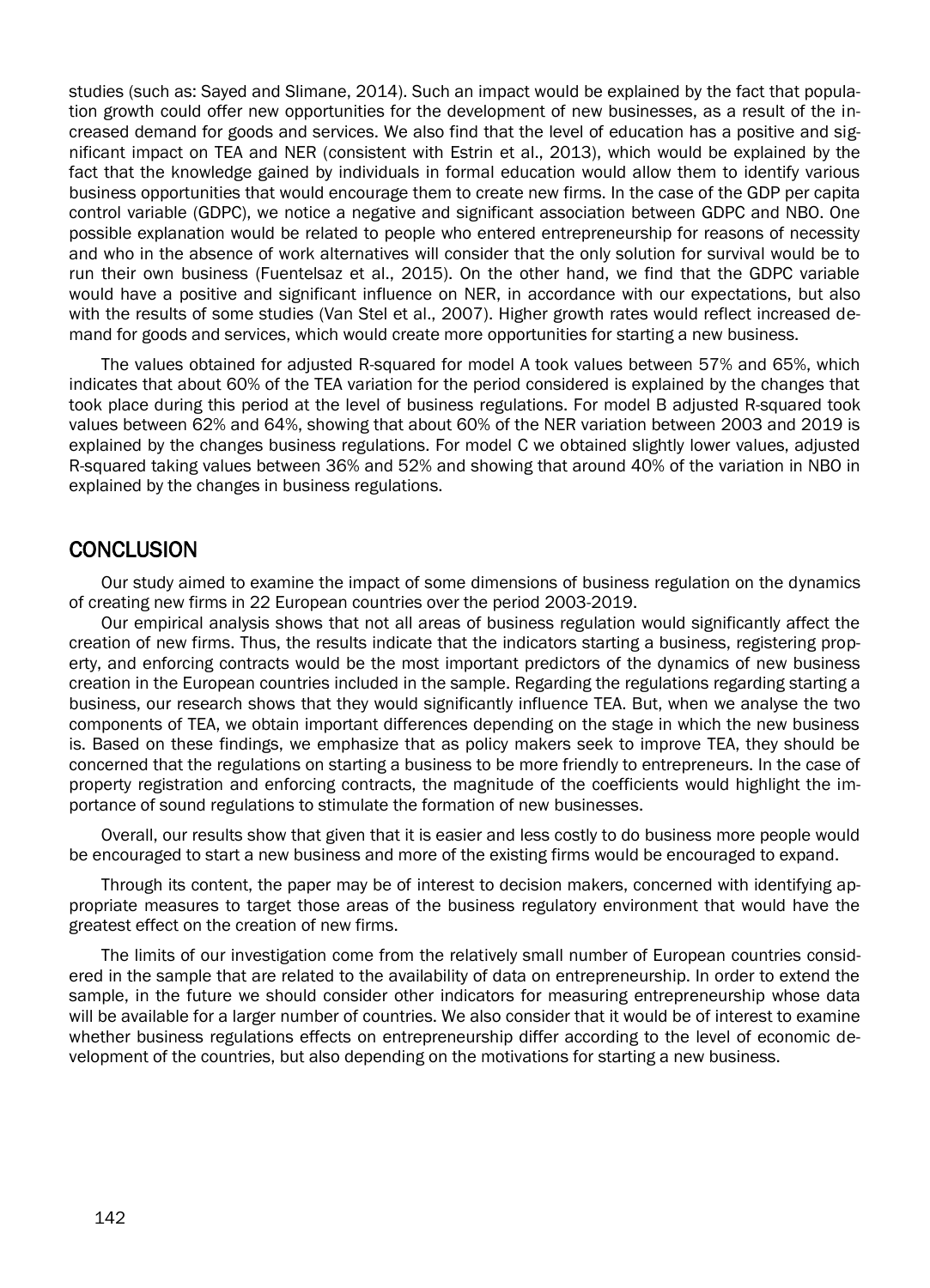#### REFERENCES

- Ardagna, S., Lusardi, A. (2008), "Explaining international differences in entrepreneurship: The role of individual characteristics and regulatory constraints", *NBER Working Paper*, No. W14012, National Bureau of Economic Research, Cambridge, MA.
- Bacher, H. U., Brülhart, M. (2013), "Progressive taxes and firm births", *International Tax and Public Finance*, Vol. 20, No. 1, pp. 129-168.
- Baumol, W. J. (1990), "Entrepreneurship, productive, unproductive, and destructive", *Journal of Political Economy*, Vol. 98, No. 5, pp. 893–921.
- Braunerhjelm, P., Eklund, J. E., Thulin, P. (2019), "Taxes, the tax administrative burden and the entrepreneurial life cycle", *Small Business Economics*, pp. 1-14.
- Chowdhury, F., Terjesen, S., Audretsch, D. (2015), "Varieties of entrepreneurship: institutional drivers across entrepreneurial activity and country", *European Journal of Law and Economics*, Vol. 40, No. 1, pp. 121-148.
- Dam, K. W. (2006), "The Judiciary and Economic Development. University of Chicago Law & Economics", *Olin Working Paper*, No. 287, http://ssrn. com/abstract=892030 (accessed 03 March 2020).
- Desai, M., Gompers, P., Lerner, J. (2005), "Institutions, capital constraints and entrepreneurial firm dynamics: evidence from Europe", *Harvard NOM Working Paper*, No. 03-59, https://papers. ssrn. com/sol3/papers.cfm?abstract\_id=479982 (accessed 03 March 2020).
- Djankov, S., La Porta, R., Lopez-de-Silanes, F., Shleifer, A. (2002), "The regulation of entry", *The quarterly Journal of economics*, Vol. 117, No. 1, pp. 1-37.
- Dreher, A., Gassebner, M. (2013), "Greasing the wheels? The impact of regulations and corruption on firm entry", *Public Choice*, Vol. 155, No. 3/4, pp. 413–432.
- Dutta, A., Sobel, R. (2016), "Does corruption ever help entrepreneurship?", *Small Business Econo-mics*, Vol. 47, No. 1, pp. 179–199.
- Dvouletý, O. (2017), "Determinants of Nordic entrepreneurship", *Journal of Small Business and Enterprise Development*, Vol. 24, No. 1, pp. 12-33.
- Estrin, S., Korosteleva, J., Mickiewicz, T. (2013), "Which institutions encourage entrepreneurial growth aspirations?", *Journal of Business Venturing,* Vol. 28, No. 4, pp. 564–580.
- European Commission (2020), "Eurostat database", https://ec.europa.eu/eurostat/data/database (accessed 10 March 2020).
- Fonseca, R., Lopez-Garcia, P., Pissarides, C. A. (2001), "Entrepreneurship, Start-up Costs and Employment", *European Economic Review,* Vol. 45, No. 4-6, pp. 692-705.
- Fuentelsaz, L., González, C., Maícas, J. P., Montero, J. (2015), "How different formal institutions affect opportunity and necessity entrepreneurship", *BRQ Business Research Quarterly*, Vol. 18, No. 4, pp. 246-258.
- Global Entrepreneurship Monitor (2020), "GEM Key Indicators", https://www.gemconsortium.org/ data/key-aps (accessed 10 March 2020).
- Klapper, L., Love, I. (2010), "The Impact of Business Environment Reforms on New Firm Registration", *Policy Research Working Paper*, No. 5493, World Bank, Washington DC.
- Klapper, L., Laeven, L., Rajan, R. (2006), "Entry regulation as a barrier to entrepreneurship", *Journal of financial economics*, Vol. 82, No. 3, pp. 591-629.
- Lee, S. H, Yamakawa, Y., Peng, M. W., Barney, J. B. (2011), "How do bankruptcy laws affect entrepreneurship development around the world?", *Journal of Business Venturing*, Vol. 26, No. 5, pp. 505-520.
- Moro, A., Maresch, D., Ferrando, A. (2018), "Creditor protection, judicial enforcement and credit access", *The European Journal of Finance*, Vol. 24, No. 3, pp. 250-281.
- Safavian, M., Sharma, S. (2007), "When do creditor rights work?" *Journal of Comparative Economics*, Vol. 35, No.3, pp. 484-508.
- Sayed, O., Slimane, S. B. (2014), "An appraisal of the determinants of entrepreneurship in developing countries: The case of the Middle East, North Africa and selected Gulf cooperation council Nations", *African Journal of Social Sciences*, Vol. 4, No. 4, pp. 63–74.